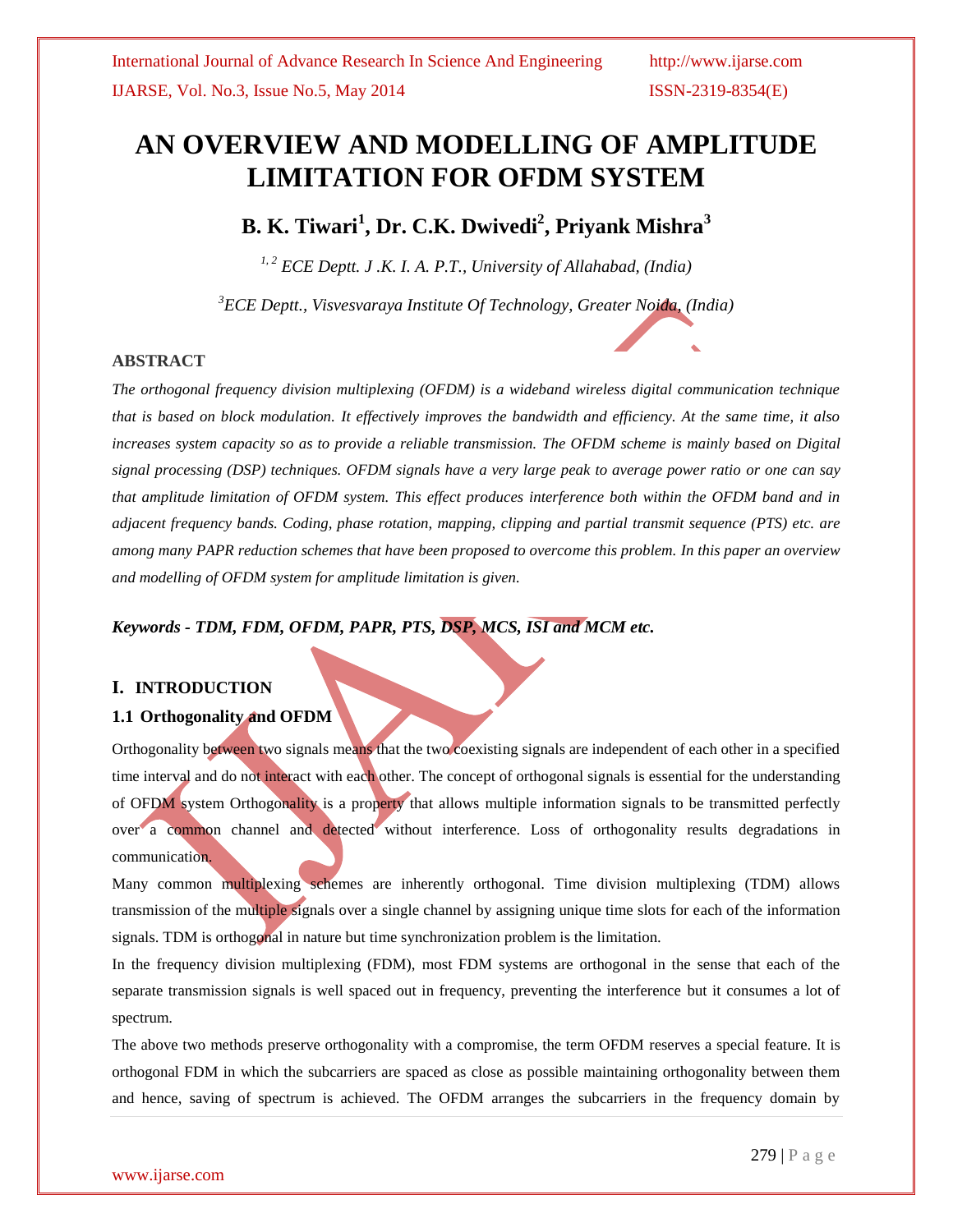## International Journal of Advance Research In Science And Engineering http://www.ijarse.com IJARSE, Vol. No.3, Issue No.5, May 2014 ISSN-2319-8354(E)

allocating partly the information signals onto different subcarriers. Single information stream is split into multiple symbols and each symbol or a group of symbols will be assigned a separate carrier. All the split information is then transmitted in parallel through multiple carriers. Each carrier in an OFDM system is a sinusoidal with a frequency such that the spacing between two consecutive subcarriers depends upon the symbol rate and hence on the bit rate, which again can be derived from the condition of orthogonaltiy. If the OFDM symbol period is too long, the spacing between the carriers can be reduced to be as close as possible.

In OFDM, multiple carriers are used for the transmission of the multiplexed multi-user information in a frame and hence the carriers are related in one channel bandwidth. Figure 1.1 shows how OFDM is saving bandwidth as compared with conventional FDM.



**Fig.1.1 Conventional FDM and OFDM signal showing saving of bandwidth**

## **1.2 Basic Structure of a Multicarrier System**

The basic idea of OFDM is to divide the available spectrum into several sub-channels (or subcarriers). By making all sub-channels narrowband, they experience almost flat fading, which makes equalization very simple. The OFDM provides a DSP-based technique allowing the bandwidths of modulated carriers to overlap without interference. To obtain a high spectral efficiency, the frequency responses of the sub-channels are overlapping and orthogonal. Orthogonality can be completely maintained, even though the signal passes through the time-dispersive channel, by introducing cyclic prefix. It also supports a high data rate due to serial-to-parallel conversion of symbols acquiring long symbol duration, thus helping eliminate inter-symbol interference (ISI). Input signals which are divided by a multiplexer are applied to pulse-formed  $h_i(t)$  filters before being transmitted through multipath environment. Correspondingly, the receiving ends consist of N parallel paths. Each one is passed through a respective match filter  $h<sub>r</sub>(t)$  to realize maximum signal to noise ratio. The basic structure diagram of a multicarrier system is shown in Figure 1.2.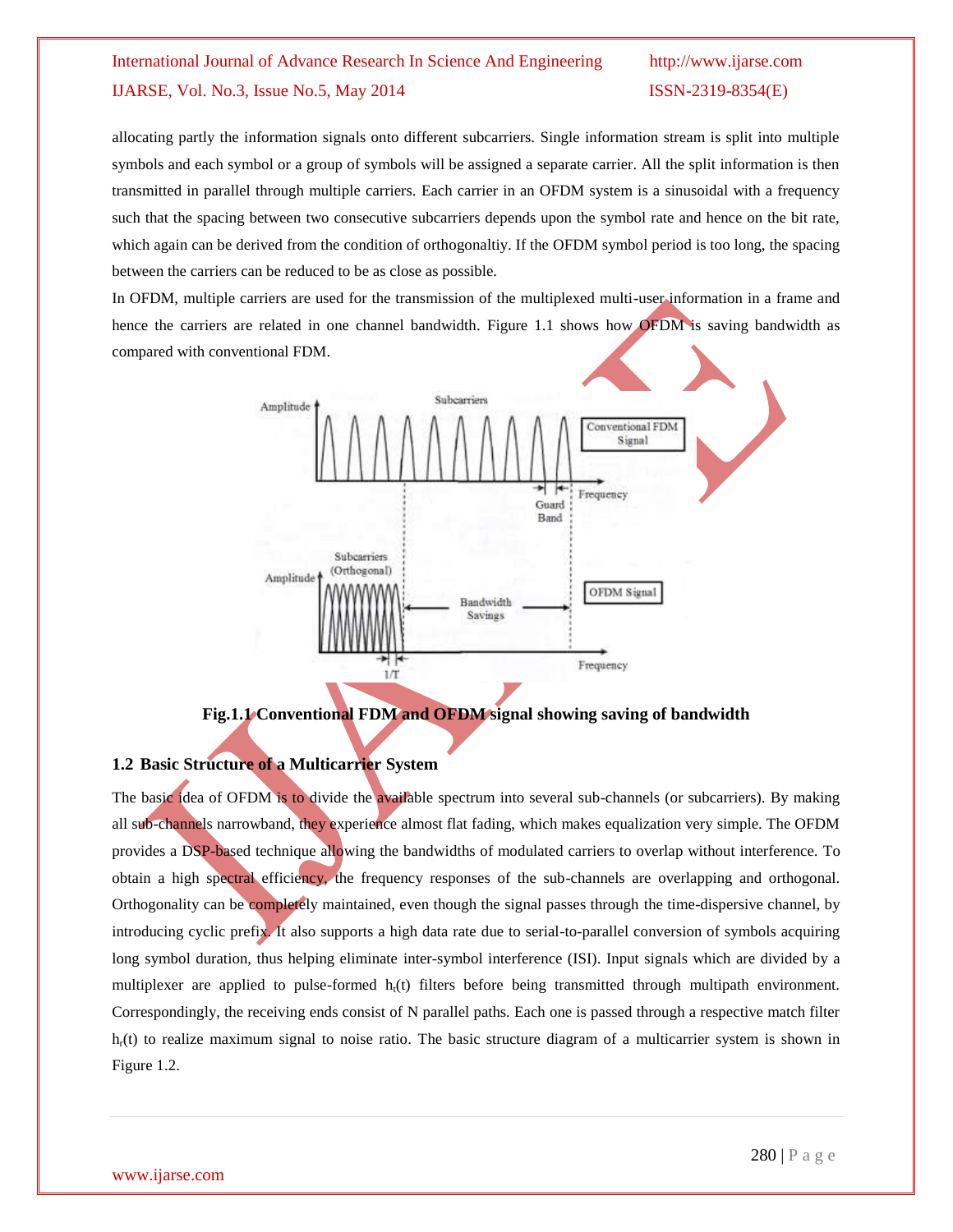International Journal of Advance Research In Science And Engineering http://www.ijarse.com IJARSE, Vol. No.3, Issue No.5, May 2014 ISSN-2319-8354(E)



#### **Fig. 1.2 Basic structure of a multicarrier system**

In this system, the original data stream multiplexed into parallel data streams. Each of the sub streams is modulated with a different subcarrier frequency and all the data streams are transmitted in the same band. In this case, the intersymbol interference of each sub-system are reduces. As the value of parallel path increases, inter-symbol interference becoming decreases. In a single carrier system, fading or interference can make the entire link fail. However, in a multicarrier system, only a small part of subcarriers will be affected. Error correction coding methods can be employed to correct the errors which were happened in subcarriers. OFDM is a special form of MCM, in which a signal is transmitted over a number of lower rate subcarriers. Time and frequency synchronization is the main limitation of multicarrier systems.

#### **1.3 Amplitude Limitation in OFDM**

An OFDM signal is the sum of many subcarrier signals that are modulated independently by different modulation symbols. As the amplitude of the OFDM signal is a stochastic process and according to the central limiting theorem, it obeys a complex Gaussian distribution if the number of subcarriers is large. Thus, OFDM signals have a very large peak to average power ratio (PAPR). In the transmitter, the maximum output power of the amplifier therefore limits the peak amplitude of the signal. This effect produces interference both within the OFDM band and in adjacent frequency bands. Hence, a modification of the OFDM system is done to remove the signal peaks or PAPR that exceed a given amplitude threshold. The out-of-band interference produced by these corrections can be kept within clearly defined limits while minimum interference within the OFDM band is obtained.

#### **II OFDM SYSTEM MODEL**

Let  $\mathbf{A} = [A_0 A_1 \cdots A_{N-1}]^T$  denote an input symbol vector in the frequency domain, where  $A_k$  represents the complex data of the  $k^{\text{th}}$  subcarrier and *N* is the number of subcarriers. The input symbol vector is also called the input symbol sequence. The OFDM signal is generated by summing all the *N* modulated subcarriers each of which is separated by  $1/Nt_s$  in the frequency domain, where  $t_s$  is the sampling period. Then, a continuous time baseband OFDM signal is written as: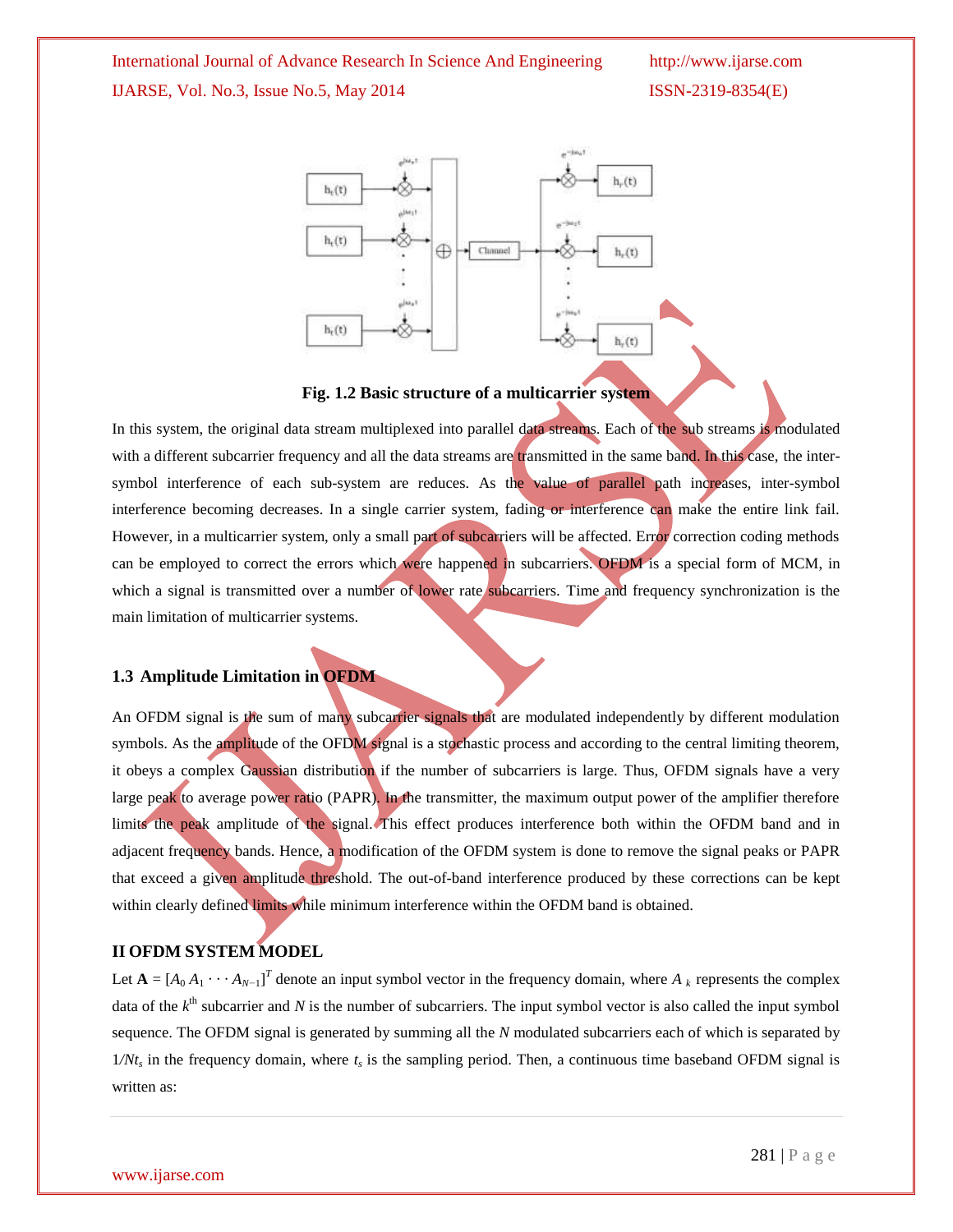International Journal of Advance Research In Science And Engineering IJARSE, Vol. No.3, Issue No.5, May 2014

$$
a_t = \frac{1}{\sqrt{N}} \sum_{k=1}^{N-1} A_k e^{j2\pi \frac{k}{N t_s} t}, 0 \le t < N t_s
$$

The discrete time baseband OFDM signal  $a_n$  sampled at the Nyquist rate  $t = nt_s$  can be written as:

$$
a_n = \frac{1}{\sqrt{N}} \sum_{k=0}^{N-1} A_k e^{j2\pi \frac{\kappa}{N}n}, n = 0, 1, ..., N-1
$$

Let  $a = [a_0 a_{N-1}]T$  denote a discrete time OFDM signal vector. Then, corresponds to the inverse fast Fourier transform (IFFT) of A, that is,  $a = QA$ , where Q is the IFFT matrix. The block diagram of OFDM transmitter is described in Fig.2.1 as -



**Fig. 2.1 OFDM transmitter.**

Let  $\mathbf{a}_L = [a_{0L} a_{1,L} \cdots a_{LN-1}, L]^T$  be an oversampled discrete time OFDM signal vector where  $a_{n,L}$  is the oversampled discrete time OFDM signal sampled at  $t = nt<sub>s</sub>/L$  and written as:

$$
a_{n,L} = \frac{4}{\sqrt{N}} \sum_{k=0}^{N} A_k^4 e^{j2\pi \frac{k}{n}}, n = 0,1,...LN - 1
$$
  
where  $A_k^1$  is define as  

$$
A_k^1 C_k^4 = \frac{0 \le k \le N - 1}{N \le K \le LN - 1}
$$

#### **2.1 PAPR System Model**

The PAPR of the discrete time baseband OFDM signal is defined as the ratio of the maximum peak power divided by the average power of the OFDM signal and written as:

$$
PAPR(a_n) \triangleq \frac{\max |a_N|}{p_v(a_n)}
$$

4

3

where  $p_{av}(a_n)$  is define as-

$$
P_{av}(a_n) = \frac{1}{N} \sum_{n=0}^{N-1} E\{|a_1|2\}
$$

For the un-coded OFDM system, we can assume that the input symbols are identically and independently distributed and given by the expression-

$$
E\{A_i A_j^*\} = \begin{cases} 0^2 & i = j \\ 0 & i \neq j \end{cases} \tag{5}
$$

www.ijarse.com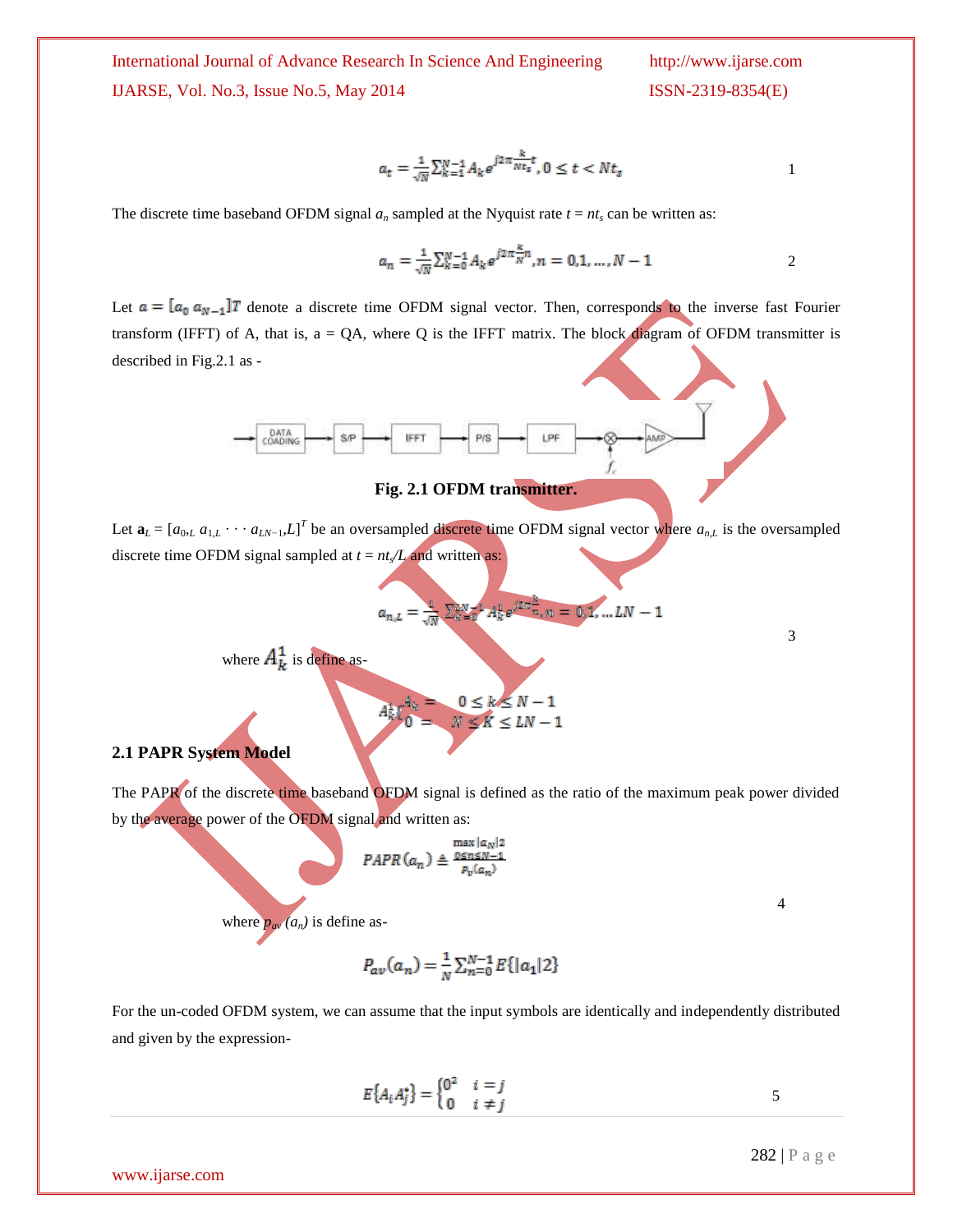## International Journal of Advance Research In Science And Engineering http://www.ijarse.com IJARSE, Vol. No.3, Issue No.5, May 2014 ISSN-2319-8354(E)

7

8

From Parseval's theorem, the average power  $P_{av}(a_n)$  is  $\sigma^2$ . An alternative measure of the envelope variation of the OFDM signals is the crest factor  $\varphi$  which is the ratio of the maximum instantaneous power to the root mean square of the signal envelope and written as:

$$
\varphi(a_n) \triangleq \frac{\max_{|a_N|1} |a_N|}{P_{av}(a_n)}
$$
 6

The PAPR of the continuous time baseband OFDM signal  $a_t$  defined as the ratio of the maximum instantaneous power divided by the average power of the OFDM signal and written as:

$$
PAPR (a_t) \triangleq \frac{\max|at|2}{P_{av(gt)}}
$$

where  $p_{av}(g_t)$  is define as-

$$
P_{av}(g_t) = \frac{1}{Nt_s} \int_0^{Nt_s} e\{|a_t| \, 2\} d
$$

And the PAPR of the continuous time pass-band OFDM signal  $g_t$  is also defined as:

$$
PAPR (g_t) \triangleq \frac{\max |gt|}{P_{\text{avg}}(t)}
$$

The discrete time baseband OFDM signals, which constitute the output of the IFFT block, are transformed to continuous time baseband OFDM signals by a low-pass filter called DAC, where the peak power can be increased while maintaining a constant average power. Usually, the PAPR of the continuous time baseband OFDM signals is larger than that of the discrete time baseband OFDM signals. Mixing the continuous time baseband OFDM signal with the radio frequency generates the continuous time pass-band OFDM signal. It does not change the peak power but the average power of the passé-band OFDM signal is half the average power of the continuous time baseband OFDM signal. Thus, the PAPR of the continuous time pass-band signal is generally larger than that of the continuous time baseband OFDM signal. The relationship between different PAPRs is given as:

## $PAPR(a_n) \leq PAPR(at) < PAPR(g_t)$

#### **III CONCLUSION**

In all the PAPR reduction techniques, it is seen that the amplitude limitation are not solved completely. In this paper, an overview and modeling of amplitude limitation for OFDM system is introduced to reduce the PAPR in multicarrier system. Also, the OFDM significantly reduces receiver complexity in wireless broadband system. The use of OFDM system with minimum peak to average power ratio seems to be an attractive solution for fourth generation wireless systems.